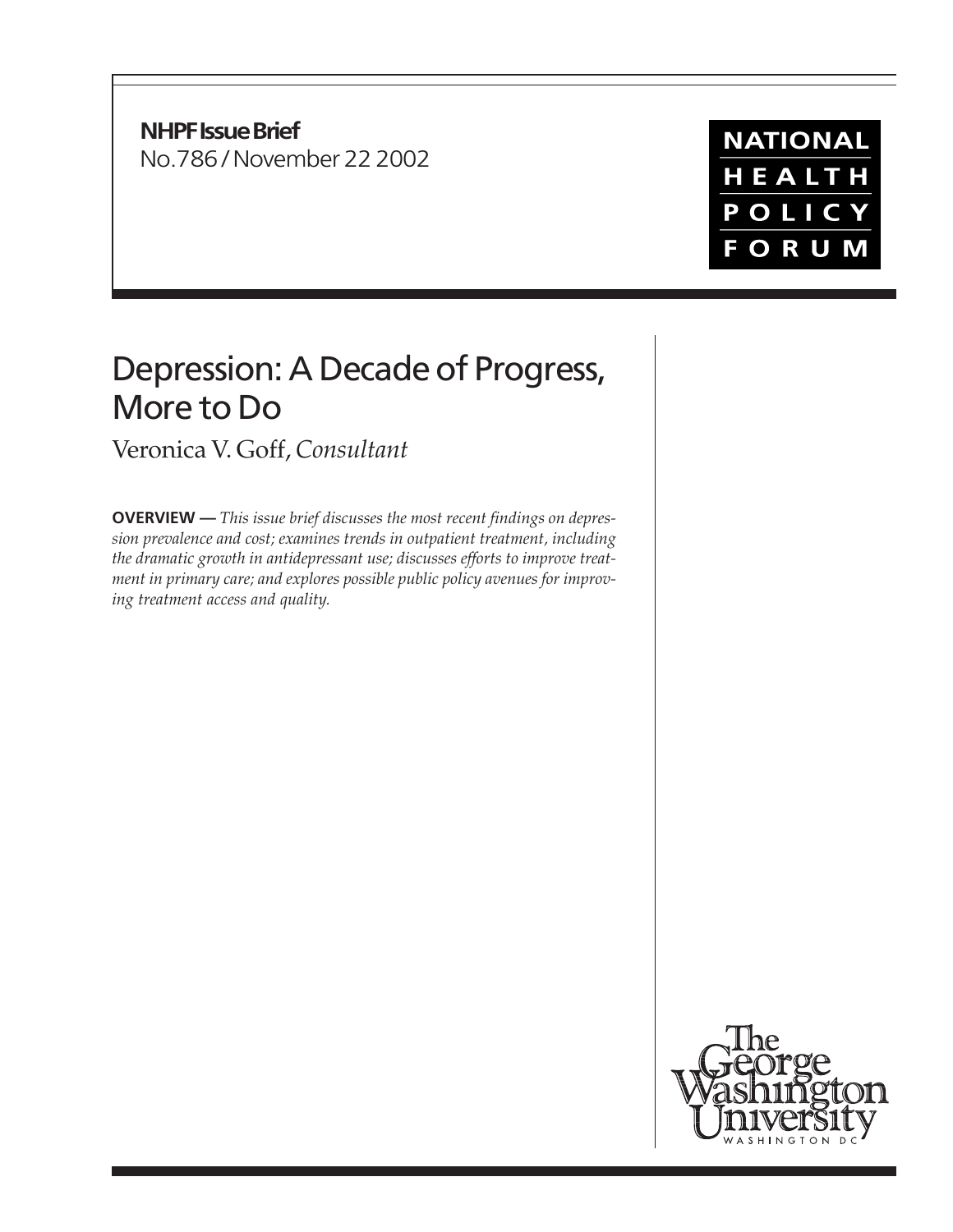# Depression: A Decade of Progress, More to Do

The economic and social costs of untreated depression have been documented worldwide. One in six persons have an episode of depression during their lifetime, many during their most productive work years. A landmark 1996 study found major depression was a leading cause of disability throughout the world.<sup>1</sup> Data from U.S. employers show it is also a major source of lost productivity at the workplace and accounts for billions of dollars in health care expenditures.

In the decade between 1987 and 1997, the number of Americans treated for depression increased three-fold.<sup>2</sup> Reduced stigma, increased recognition and diagnosis, and effective treatments are primary reasons behind the trend. Still, research suggests that fewer than half of those with depression are treated. And many who are receive suboptimal care.

Although the economic case for improving the recognition and treatment of depression is compelling, mental health has not been a public health priority. When it has been addressed, policymakers have struggled to find the levers that improve access to high-quality treatment.

### **NATURE OF DEPRESSION**

Depression is a serious and common medical condition affecting physical health, mood, and thoughts. Almost 19 million American adults experience an episode of depression each year.<sup>3</sup> It recurs in about half of patients and can be severely disabling. Up to 35 percent of all deaths by suicide are associated with depression.

At some point in their lives, most people experience depression's symptoms, including deep sadness, grief, and sleep disturbances, due to life events such as loss of a loved one. But clinical depression is different in some important ways. The 1999 surgeon general's report on mental health notes:

Some of the symptoms of severe depression, such as anhedonia (the inability to experience pleasure), hopelessness, and loss of mood reactivity (the ability to feel a mood uplift in response to something positive) only rarely accompany "normal" sadness. Suicidal thoughts and psychotic symptoms such as delusions or hallucinations virtually always signify a pathological state.<sup>4</sup>

Among the most common types of depression are major depression, dysthymia, and bipolar disorder.5 Women are at higher risk for depression than men; contributing to this elevated risk, it is hypothesized, are **National Health Policy Forum** 2131 K Street NW, Suite 500 Washington DC 20037

202/872-1390 202/862-9837 [fax] nhpf@gwu.edu [e-mail] www.nhpf.org [web]

**Judith Miller Jones** *Director*

**Judith D. Moore** *Co-Director*

**Michele Black** *Publications Director*

**NHPF** is a nonpartisan education and information exchange for federal health policymakers.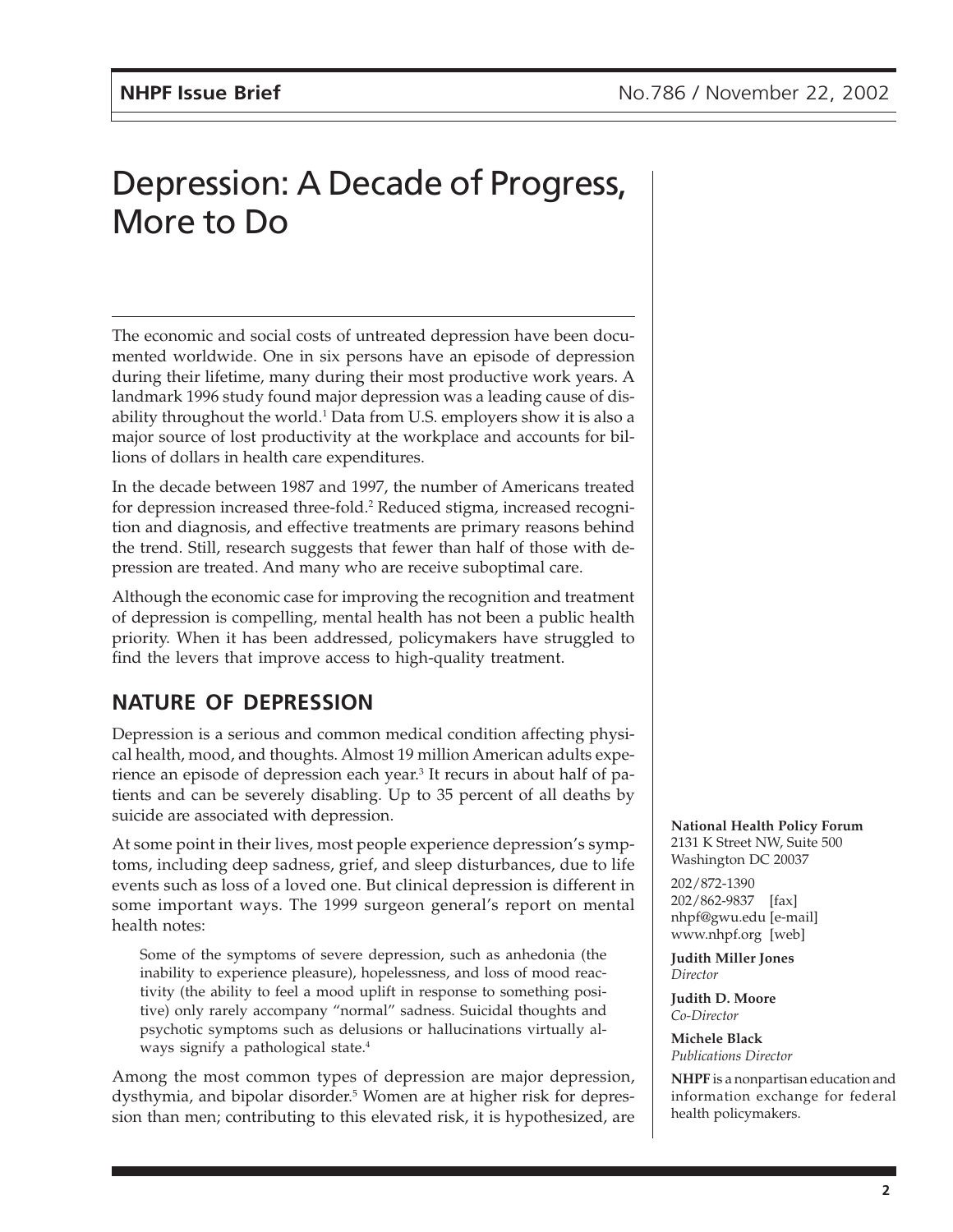a number of social, economic, and biological reasons, including hormonal factors related to the menstrual cycle, pregnancy, the postpartum period, premenopause, and menopause. Depression in men may be more difficult to recognize, frequently showing itself as irritability and anger or being hidden by substance abuse. Untreated, an episode of depression lasts for an average of nine months. When it recurs, the length of time between episodes decreases over time.

People with depression often have other mental and physical illnesses. About half of people with depression also have an anxiety disorder.6 Some form of substance abuse or dependence is common in about a third of those with depression. And people with depression also experience chronic conditions, such as arthritis and musculoskeletal disorders, at higher rates.

Two decades of research show a strong relationship between depression and heart disease, the leading cause of death in the United States. People with depression are at greater risk for developing heart disease than healthy individuals, and people with heart disease and depression have an increased risk of death after a heart attack.7 A recent study illustrates depression's serious effect on men's health. Researchers found depression is associated with increased risk of heart disease for both men and women. However, men with depression and heart disease have a higher death rate than women with the two conditions.<sup>8</sup>

Although, the exact causes of depression are unknown,<sup>9</sup> years of research point to a combination of biological and psychosocial factors and have yielded a growing body of knowledge on risk factors, early intervention, and prevention.

## **COST OF DEPRESSION**

On average, people with depression use two to four times more health care than people without a mental illness.<sup>10</sup> As noted above, depression increases risk for common chronic conditions, such as heart disease. Often, people with unrecognized depression undergo diagnostic procedures and treatments for physical symptoms, such as headaches, chronic pain, and digestive problems, without relief.

One study at a large U.S. corporation found that total medical expenditures for people with common mental disorders, including depression, were four-and-a-half times greater than expenditures for people without mental illness. When individuals had more than one mental disorder, expenditures increased tenfold.<sup>11</sup>

Recent studies on the cost of treatment for depression show that utilization of mental health services accounts for only a small portion of total health care spending for people with the illness. Analysis of health care utilization and expenditures over a four-year period for a group of people with depression found "treating an uncomplicated episode of depressive illness in this primary care population averaged a little more than \$2,000,

#### **Symptoms of Depression**

- Persistent sad, anxious or empty mood.
- Loss of interest or pleasure in hobbies or activities that were once enjoyed, including sex.
- Decreased energy, fatigue, being "slowed down."
- Insomnia, particularly early morning awakening, or oversleeping.
- Appetite and/or weight changes.
- Difficulty concentrating, remembering, making decisions.
- Feelings of hopelessness, pessimism.
- Feelings of guilt, worthlessness, helplessness.
- Thoughts of death or suicide, or suicide attempts.
- Restlessness, irritability.

If five or more of these symptoms are present every day for at least two weeks and interfere with routine daily activities such as work, self-care, and child care or social life, a thorough evaluation is recommended.

*Source: National Institute of Mental Health.*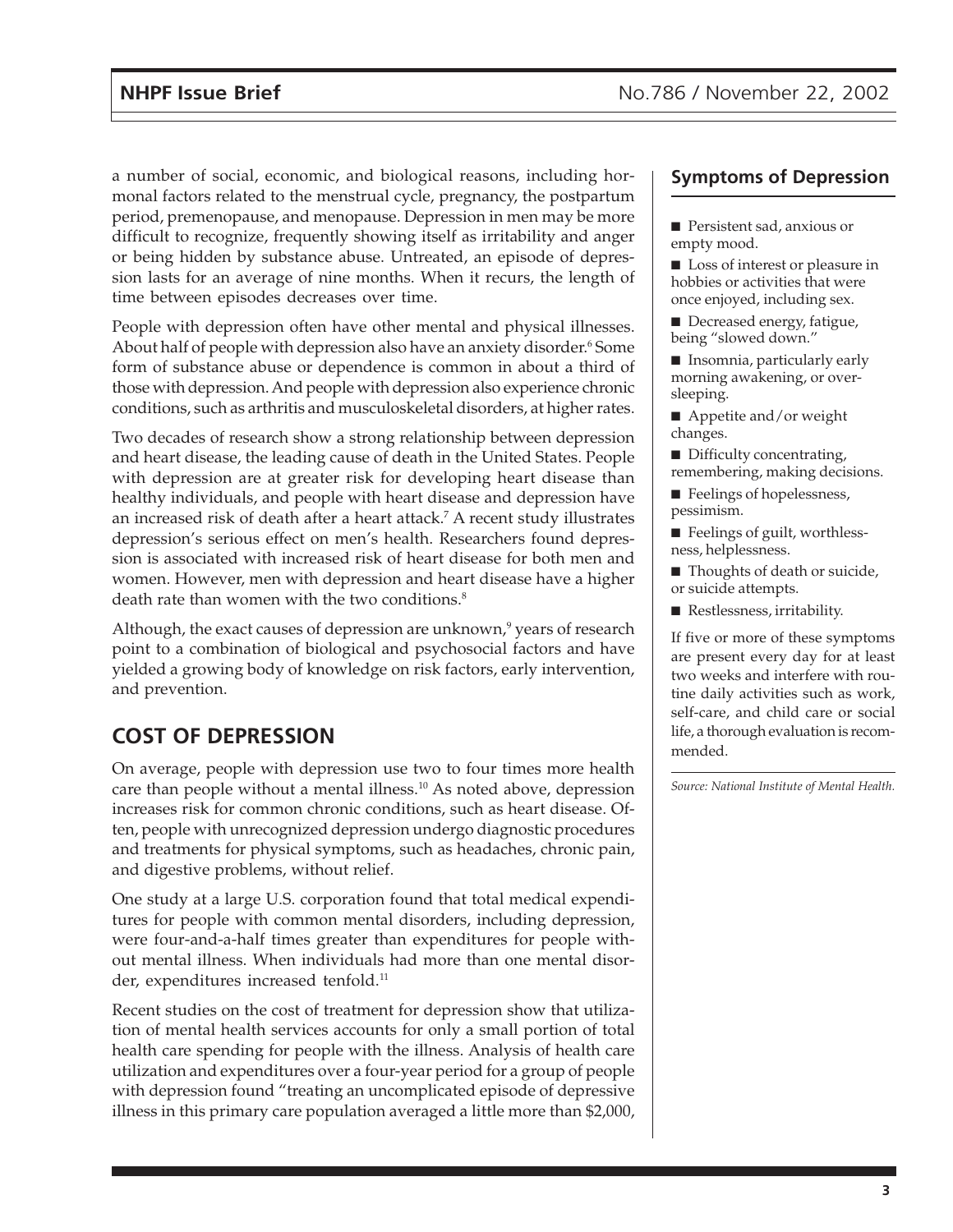and treating the most common form was significantly less."12 In contrast, total medical costs for those individuals averaged almost \$8,000 a year.

Still, depression's greatest costs are not for health care services. Rather, they are indirect costs associated with disability and lost productivity at work when depression is unrecognized or poorly treated. A 1993 study, the most recent research of its kind, found \$12 billion was spent on treatment of depression in 1990. However, employers spent another \$24 billion associated with lost work time and productivity. The authors concluded that poor recognition and treatment of depression exposes employers to avoidable disability and productivity-related costs.

Employer experiences underscore the costly impact of untreated depression and support the value of early intervention. Depression is a common disability claim, as both a primary and a co-occurring condition. It accounts for about half of all psychiatric disability claims and often has the longest average length of disability and the highest probability of recidivism.13 Research on employer-sponsored health benefits found that plans with good access to outpatient mental health services had lower psychiatric disability claims costs than plans with more restrictive arrangements.14

### **TREATMENT OF DEPRESSION**

Treatments and treatment effectiveness vary with the type of depression and its severity. There is also a growing body of knowledge about how cultural and language differences affect mental health perceptions, depression diagnosis, and treatment approaches. However, most depression can be effectively treated with medication, some specific types of psychotherapy, or a combination of both. Research on depression treatment suggests that a combination of medication and psychotherapy may be more efficacious than either treatment alone. In addition, more severe depression may require medication, while psychotherapy alone may be as effective as medication for milder depression.

Results of a long-running study on medication and psychotherapy treatments presented at the annual meeting of the American Psychiatric Association in 2002 challenged conventional thinking about depression treatment. The study concluded that cognitive behavioral therapy is just as effective as medication for severe depression. However, researchers determined that psychotherapy worked more slowly than medication and was not as effective in chronic cases. They also noted that it must be administered appropriately, raising some concern about availability of skilled providers. However, investigators found the effects of cognitive therapy may be long-lasting and therefore able to protect against relapse.

Regardless of the ongoing debate and research into determining which treatment will be most effective for which patients, the surgeon general's report on mental health notes, "so much is known about the assortment **Depression accounts for about half of all psychiatric disability claims.**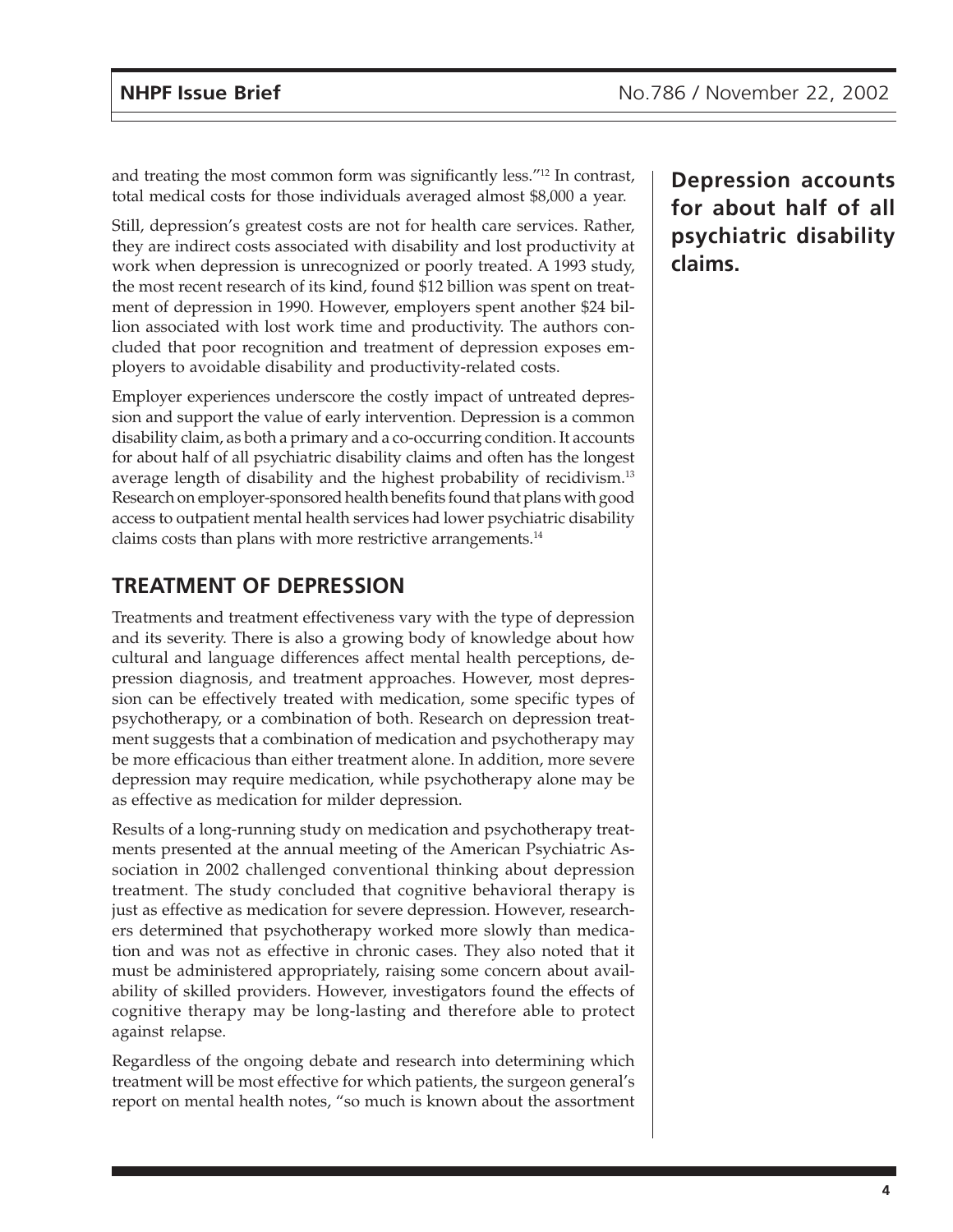of pharmacological and psychosocial treatments for mood disorders that the most salient problem is not with treatment, but rather getting people into treatment."15

Appropriate treatment typically includes three phases: acute, continuation, and maintenance.16 Within that framework, individual preferences and circumstances, including age, gender, culture, race, and other personal characteristics, can be accommodated with a range of effective treatments. Medication usually requires six to eight weeks of treatment in the acute phase. Patients are seen once or twice a week to monitor symptoms and medication side effects, adjust medication dosage when necessary, and provide support. The acute phase for psychotherapies typically involves 6 to 20 weekly visits.

Continuation therapy provides for continual treatment over a minimum of six months, although patients usually see their providers less often than during the acute phase. The primary purpose of continuation therapy is to prevent a relapse. Maintenance therapy consists of ongoing treatment to prevent a recurrence of the illness and is usually recommended for people who have had three or more episodes of depression or have persistent depression or bipolar disorder.17

Over the last decade, use of medications in depression treatment grew dramatically. At least eight new antidepressants have been approved for use in the United States since 1987, beginning with fluoxetine, a selective serotonin reuptake inhibitor (SSRI). SSRIs and other newer antidepressants tend to have fewer side effects and easier dosing regimens than older medications. Before the advent of SSRIs, psychiatrists prescribed most antidepressants. Now, nonpsychiatrists prescribe most antidepressants, writing almost 90 million prescriptions in 1998, up from 32 million in 1988.18

A significant barrier to successful treatment is poor patient compliance during the acute phase. Medication side effects, uninformed expectations about treatment, and inadequate oversight by providers may result in high attrition rates, measured at up to 40 percent in clinical trials.<sup>19</sup> Prescription drug data show that fewer than half of patients refill their initial antidepressant prescription.20 However, tracking is not sophisticated enough to determine whether patients are switching to another medication or just stopping treatment before the drug has a chance to provide a therapeutic effect.

### **TRENDS IN OUTPATIENT CARE**

Before 1990, most mental health dollars were spent in the specialty mental health system on inpatient care. Typically, people accessed mental health services through indemnity plans that used benefit limits and patient cost sharing to control service use and spending. By the late 1990s, managed care was the norm in health service delivery. Managed behavioral health **"[T]he most salient problem is not with treatment, but rather getting people into treatment."**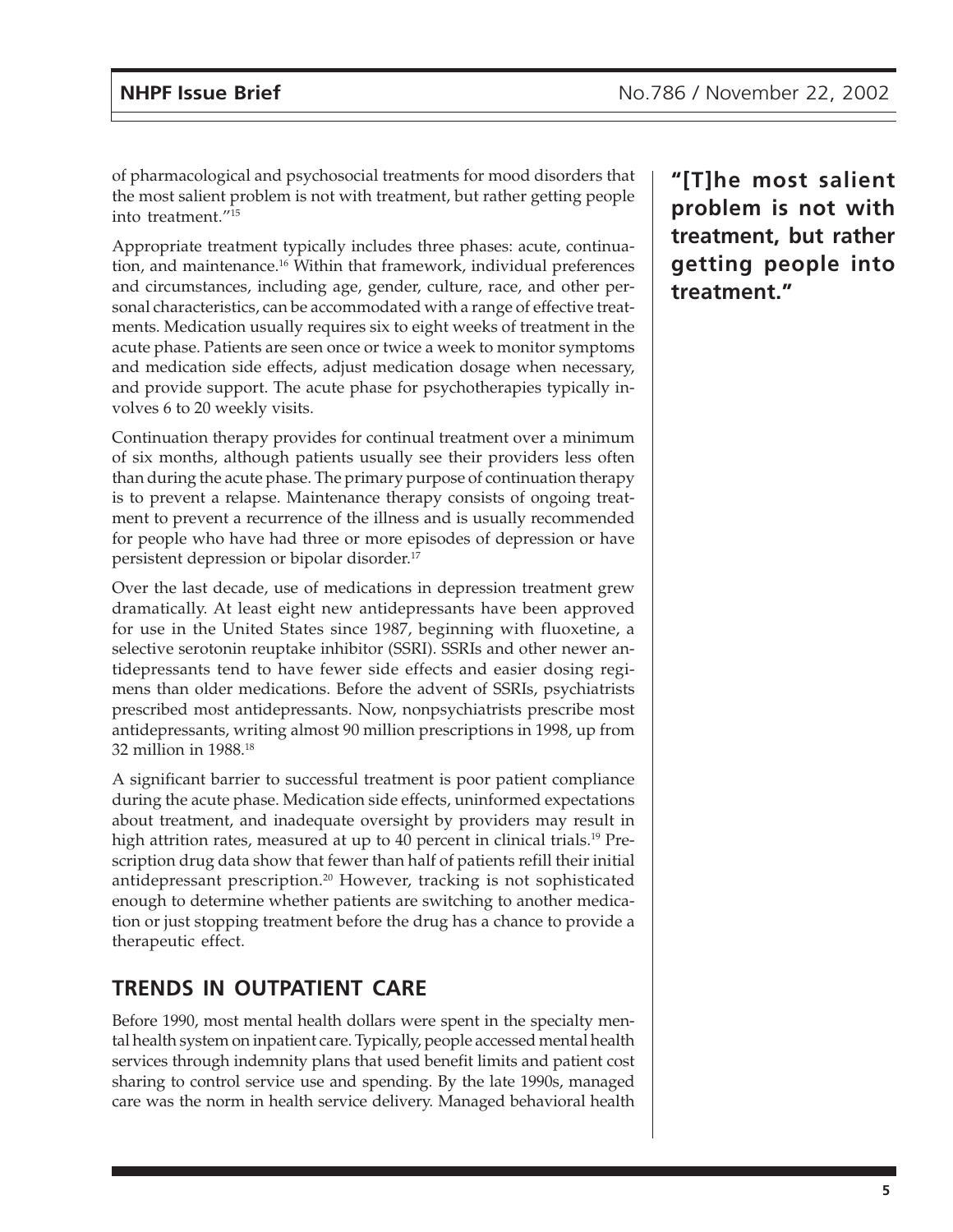had grown into a \$4.5 billion industry with almost 200 million enrollees. Managed care was successful at controlling spending growth for mental health services while providing access to a wider scope of services than those offered under the traditional unmanaged indemnity plan.

Mental health benefit design changed dramatically during the 1990s, in large part due to managed care. Before 1990, most plans provided 80 percent coverage for inpatient care and 50 percent coverage for outpatient care with annual limits. By the end of the decade, typical plans covered 80 percent of outpatient costs, within annual limits, and more intermediate services, such as partial hospitalization, intensive day/evening treatment programs, and in-home care. Combined with managed care techniques, such as utilization review, discounted fee arrangements, and preferred provider networks, employer experiences show that coverage changes resulted in greater access to outpatient services and cost-effective alternatives to hospitalization.

The number of people treated for depression increased dramatically over that same decade, particularly in primary care settings. A study published in 2002 showed that 6.3 million Americans were treated for depression in 1997, up from 1.7 million in 1987.<sup>21</sup> The researchers, using surveys of more than 30,000 people nationwide, found patients treated for depression were almost five times more likely to receive an antidepressant in 1997 than they would have been a decade earlier. In contrast, fewer patients received psychotherapy—60 percent in 1997, down from 71 percent in 1987. However, by 1997 more patients received a combination of medication and psychotherapy.

Researchers Mark Olfson and colleagues cited several factors contributing to the increase in people receiving depression treatment: the introduction and marketing of new antidepressants with fewer adverse affects, aggressive public health efforts to increase depression awareness, and more accepting public attitudes about pharmacological treatments. In addition, they noted that increased penetration of managed care and managed behavioral health care may have resulted in incentives for briefer treatments and more care delivered in primary care settings.

The authors concluded, "treatment became characterized by greater involvement of physicians, greater use of psychotropic medications, and expanding availability of third-party payment, but fewer outpatient visits and less use of psychotherapy." They noted study limitations inherent to survey research and cited the need to better understand the effects that treating a greater number of people for depression would have on population health and patient outcomes.

Health plan and prescription drug benefit manager (PBM) data on antidepressant use also reflected increases in the number of people treated for depression. Antidepressants are among the most highly utilized prescription medications in employer-sponsored plans. The top five drug

**Mental health benefit design changed dramatically during the 1990s, in large part due to managed care.**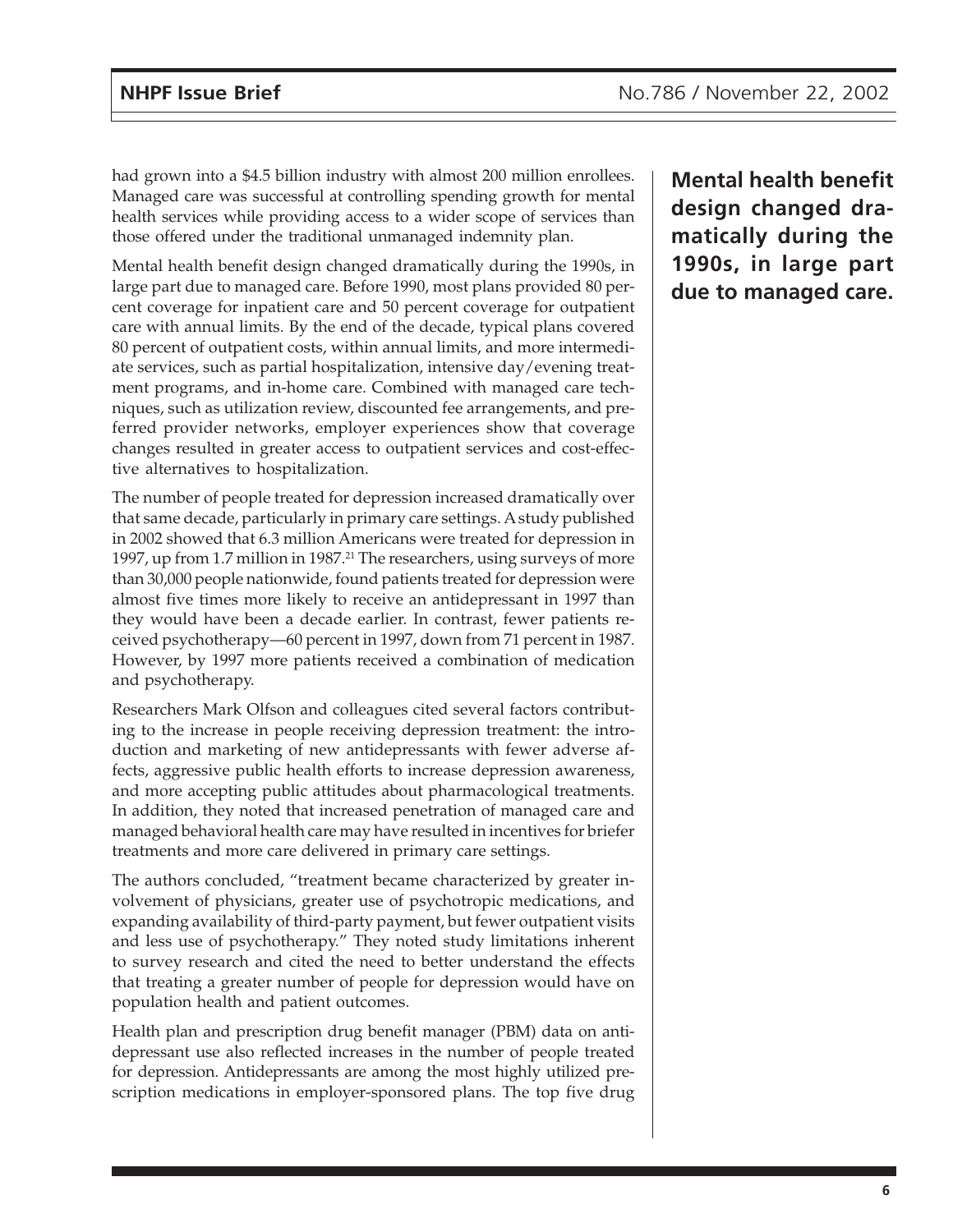classes in total dollar growth over the last several years typically included cholesterol reducers, anti-ulcerants, antihistamines, antihypertensives, and antidepressants.22

The rapid rise in antidepressant expenditures has caught the attention of large employers sponsoring health benefits. Comparing the patterns of antidepressant use to depression treatment guidelines leaves many plan sponsors wondering whether beneficiaries are receiving appropriate care. Typical PBM and health plan data show that most SSRI drug cost is for single prescriptions, 60 percent of antidepressants are prescribed by primary care physicians, the average number of days of use is 45, and there is little evidence of follow-up or continuing care.<sup>23</sup>

Antidepressant-type medications have other uses, such as treatment of anxiety disorders and bulimia. But it is nearly impossible to know if antidepressants are prescribed appropriately because diagnosis codes are not included with prescriptions. Experts contend it is altogether possible that overuse of antidepressants coexists with undertreatment of depression.24

### **DEPRESSION AND PRIMARY CARE**

More people receiving treatment for depression can be seen as positive news. However, there are many unanswered questions about treatment quality. Numerous studies over many years document poor recognition and treatment of depression in primary care. Even though it is a common condition with clear diagnostic criteria, research suggests that depression is missed in somewhere between one-third and one-half of patients in primary care.<sup>25</sup> Even when depression is recognized, research shows it is often treated inappropriately.

In 1986, the National Institute of Mental Health launched the Depression Awareness, Recognition, and Treatment (D/ART) Program, the first federally funded public and professional education campaign to address a specific mental illness. The purpose of the professional education portion of the program was to educate medical and mental health providers about depression and train them in diagnosis and treatment.<sup>26</sup>

A major contribution of the D/ART Program was to spotlight several obstacles to improving depression recognition and treatment in primary care. Provider knowledge about diagnostic criteria and guidelines for treatment were certainly problems. But it became clear there were more complex factors. Stigma associated with mental illness, patient confidentiality, lack of insurance coverage for ongoing treatments, low physician reimbursement, poor integration between primary and specialty care, and physician time pressures in the managed care environment all contributed to patients' receiving less than optimal treatment, even when physicians were knowledgeable about depression.

Suggesting that quality of care for depression in primary care is an ongoing concern, the 2002 National Committee for Quality Assurance

**Numerous studies over many years document poor recognition and treatment of depression in primary care.**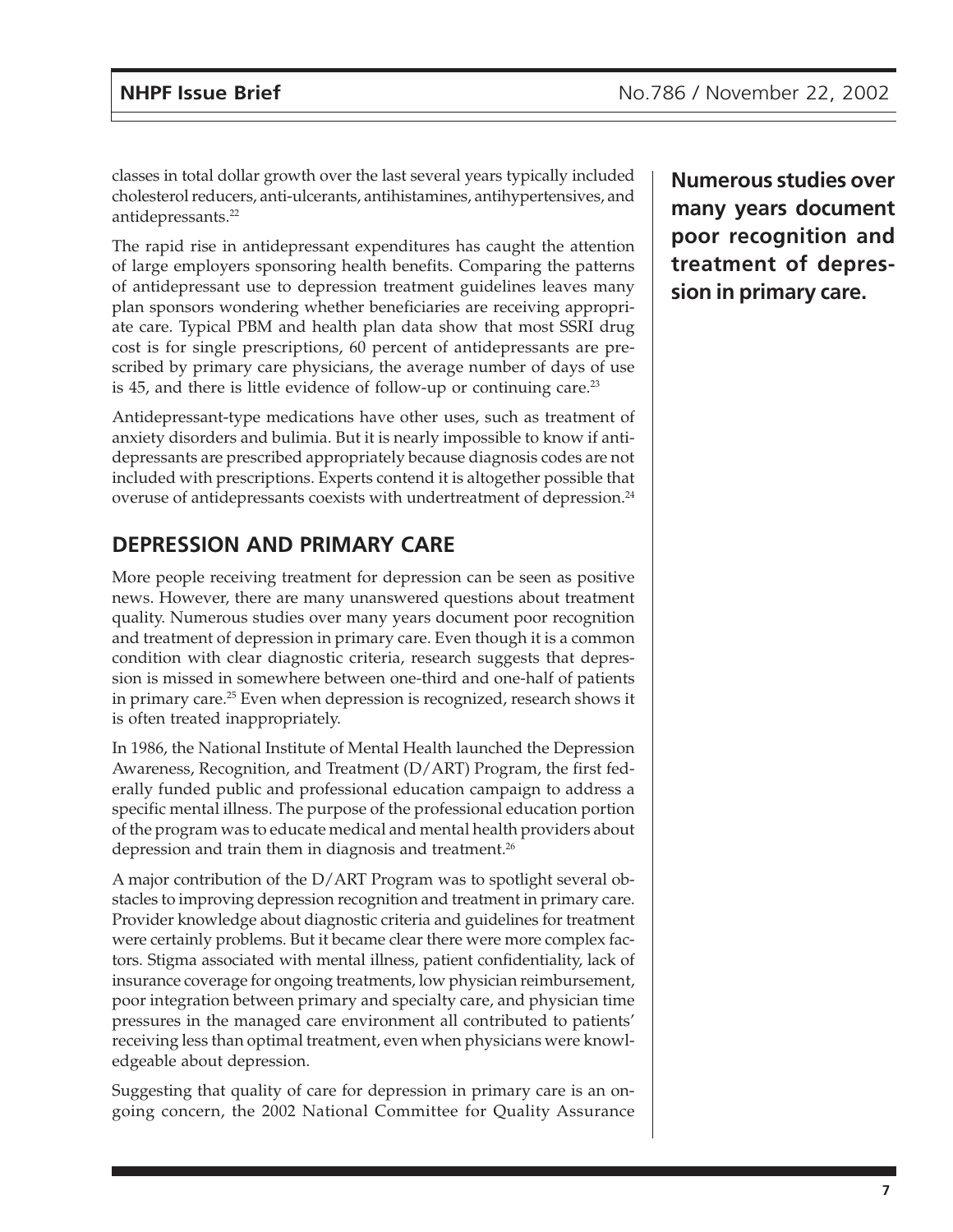(NCQA) *State of Health Care Quality* report found that average scores for antidepressant medication management measures have declined since 1999. The three measures, tracked annually, are based on the federal Agency for Healthcare Research and Quality guidelines for depression treatment in primary care.<sup>27</sup> Results indicated that even top-performing plans were having difficulty documenting treatment consistent with the guidelines in more than half of patients diagnosed with depression.28

Blue Cross Blue Shield of Michigan (BCBSM) has embarked on a major campaign to educate patients and primary care physicians on recognition and treatment of depression in primary care as a result of a study they did to determine "how often depression is treated in a population with access to a relatively rich benefit, where and how these patients receive treatment, and how closely this treatment meets nationally recognized treatment guidelines."29 Professional, pharmacy, and facility claims for the year beginning October 1998 were used to analyze treatment of new episodes of depression.

The analysis showed a primary care physician was the first provider seen in 35 percent of cases. Thirty-two percent of treatment episodes began with a visit to an outpatient clinic staffed by nonphysician mental health specialists and psychiatrists, 28 percent began with a visit to a psychiatrist, and 7 percent started with a visit to a nonphysician mental health provider.

Of more than 2,000 episodes of care studied, 56 percent were treated with antidepressant medication. However, only 18 percent of medication episodes met duration and dosage criteria and only 20 percent of patients had three or more visits within the initiation period. BCBSM found that three or more follow-up visits after a depression diagnosis was a key factor in treatment adequacy.

### **New Primary Care Treatment Models**

Several initiatives around the country, many sponsored by major foundations, are testing the effectiveness of new models for depression treatment in primary care. Many of the efforts address the need for structural changes in both health service delivery and financial incentives for physicians to provide high-quality care.

For example, the MacArthur Foundation is sponsoring a variety of projects to examine "how—and how well—primary care physicians diagnose and treat depression in their patients, and how they can improve their effectiveness in both areas."30 Established in 1997, the program reports insights from the initiative about how physicians manage depression:

Most physicians agree that recognizing depression is part of their responsibility. However, they differ across specialties in their view of their responsibility for treatment and in their confidence in their ability to treat depression effectively. Physicians are pragmatic. They choose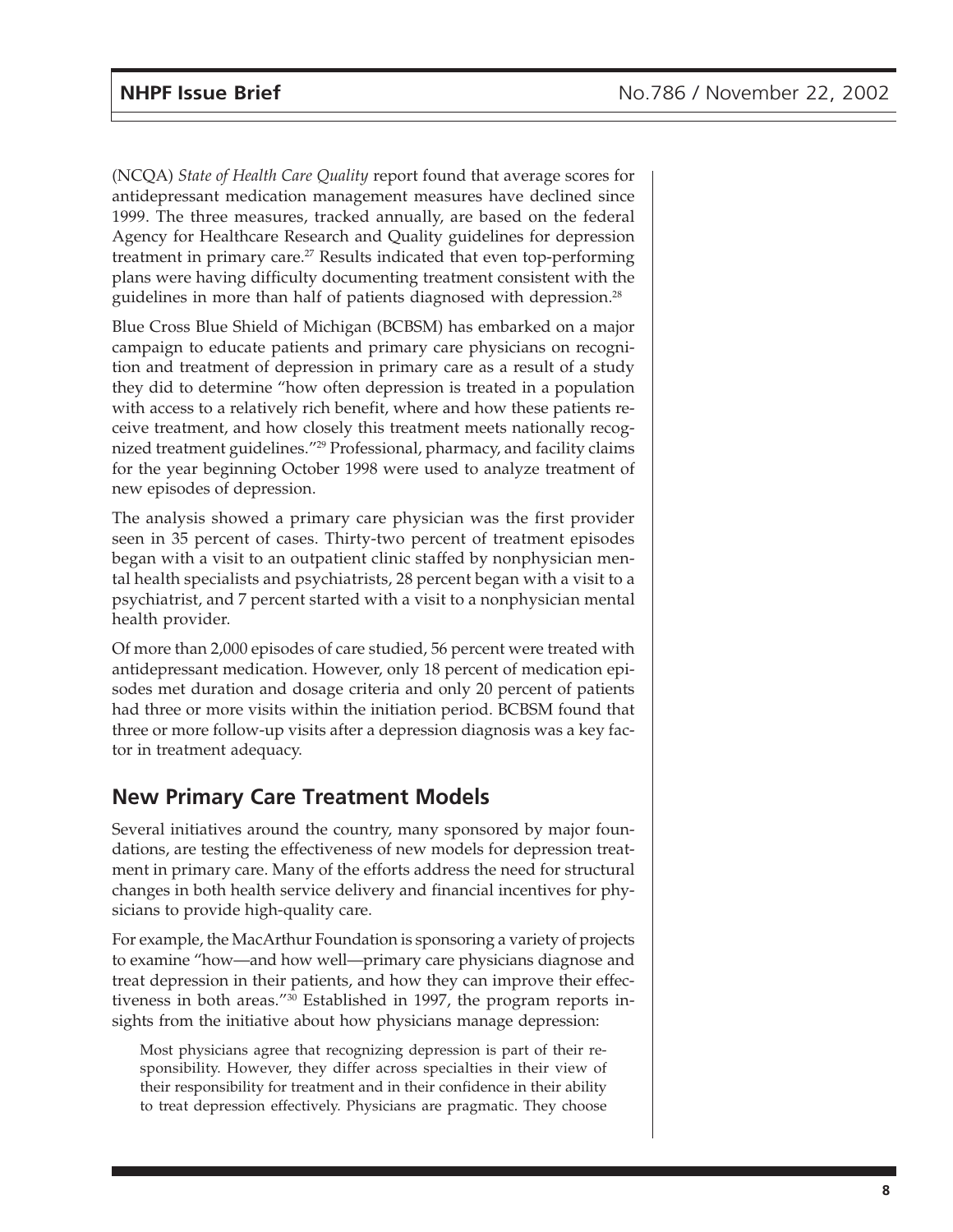how to manage patients with depression according to the severity of dysfunction, rather than traditional diagnostic criteria.<sup>31</sup>

In another prominent effort, the Robert Wood Johnson Foundation in 2002 launched a five-year program, "Depression in Primary Care: Linking Clinical and System Strategies," to increase the use of effective treatment models for depression in primary care. A major theme of the program is recognition that "multilevel clinical and economic/system strategies are needed to overcome barriers among target groups and implement chronic illness care models for depression in primary care."<sup>32</sup>

A collaborative care model or team approach to depression treatment, pioneered by clinicians at the University of Washington in Seattle, is featured in several demonstrations throughout the country. For example, Project IMPACT, a multicenter initiative coordinated at UCLA and funded by the John A. Hartford Foundation and the California HealthCare Foundation, uses a disease management model and team approach to managing late life depression.<sup>33</sup> The IMPACT model addresses a number of barriers to effective treatment in primary care, such as the limited ability of primary care providers to follow-up with patients prescribed antidepressants and/or referred for psychotherapy.

Project IMPACT features a depression clinical specialist (DCS), who provides patient follow-up to "assess side effects and symptom relief for patients taking antidepressants, and is trained to offer a brief (6-8 session) form of psychotherapy called Problem-Solving Treatment for patients who prefer counseling."<sup>34</sup> A psychiatrist and primary care physician within a collaborative care team support the DCS. Almost 2,000 older adults in 18 participating clinics were enrolled in the program over the last two years. Researchers will track patients for two years, assessing health and economic outcomes, including effects of the treatment model on diabetes and other conditions commonly coexisting with depression.

A number of health plan initiatives highlighting a variety of models and tools for depression recognition and treatment in primary care were documented in a 2001 *Healthplan* article published by the American Association of Health Plans.<sup>35</sup> Among the initiatives are consultation and case management models, along with co-location of primary and behavioral health providers, and telephonic and Internet tools for physicians and patients.

One example is "Taking Charge of Depression," a program of PacifiCare Behavioral Health, a subsidiary of PacifiCare Health Systems. The program uses specially trained health educators to coach patients in managing their depression. In addition, primary care physicians are provided algorithms for depression treatment and easy access to behavioral health specialists for consultations. A state-of-the-art outcomes tracking and monitoring system called ALERT (Algorithms for Effective Reporting and Treatment), notifies physicians about patient progress and alerts them to problems with treatment.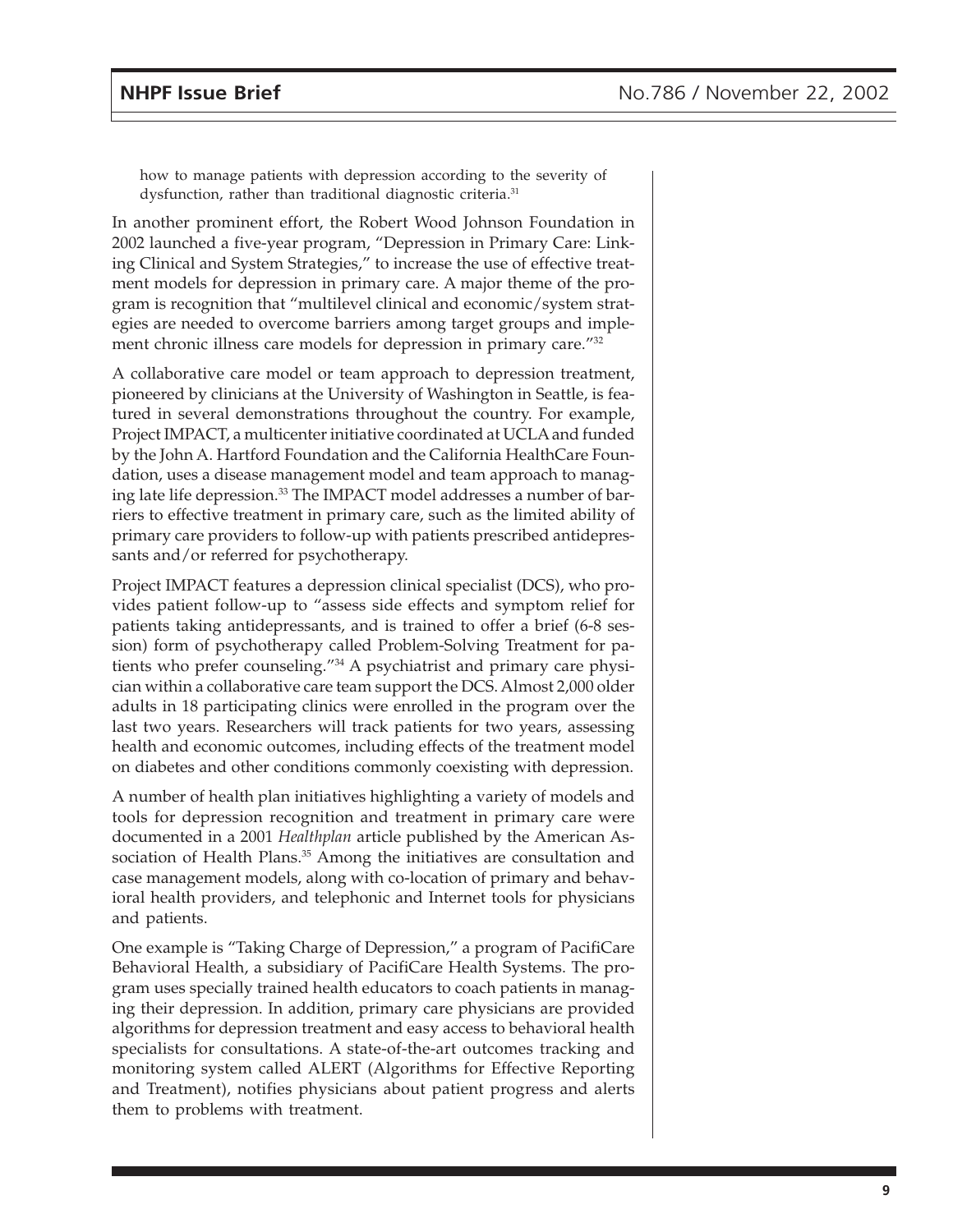Other efforts to provide primary care providers with tools for depression diagnosis and treatment evolve from the theory that generalists may have difficulty incorporating disease-specific solutions into their practice. Tools and strategies are being developed to help primary care providers use a general line of questioning to uncover potential mental health problems and then move quickly to more specific diagnostic strategies, if warranted.

### **DEPRESSION AS A PUBLIC POLICY CONCERN**

The costly consequences of unrecognized and poorly treated depression are clear. From avoidable health care spending and productivity losses to death by suicide and devastation for families, there are good reasons to make improved depression recognition and treatment a public health policy priority. In the 1996 book, *Caring for Depression*, Kenneth Wells and colleagues link public policy to depression care, saying "quality improvement for the care of depression is necessary to improve the *value* of care."36

Acknowledging the serious and costly consequences of unrecognized and poorly managed depression, the U.S. Preventive Services Task Force, an independent and influential panel of experts sponsored by the U.S. Department of Health and Human Services, recommended in May 2002 that doctors routinely screen all adult patients for depression and have systems in place to ensure effective treatment and follow-up. The panel recommended that physicians ask their patients at least two questions, "Over the past two weeks, have you ever felt down, depressed, or hopeless?" and "Have you felt little interest or pleasure in doing things?" If a patient answers yes to either question, a more thorough screening is recommended.

Although mental health typically takes a back seat to other health care policy issues, coverage for mental health services, specifically parity coverage with medical care, has been a visible issue since debate over the health plan proposed by the Clinton administration and enactment of the Mental Health Parity Act in 1996. The parity law's scope was more limited than desired by mental health advocates, requiring parity in annual and lifetime dollar limits but not prohibiting other controls such as day and visit limits. Despite the continued limits, the debate highlighted the relatively low cost of mental health care and the indirect benefits of better access to services, leading some experts to believe the law's enactment signaled the beginning of an end to discrimination in mental health coverage.

With the 1996 law scheduled to sunset September 30, 2001, Congress was engaged in negotiating a new, expanded law when the September 11 terrorist attacks abruptly stopped action on legislation. President Bush renewed the push for new parity legislation in early 2002, perhaps in response to heightened public awareness about the mental health effects of terrorism. Any action, however, will not occur until next year.

**"Quality improvement for the care of depression is necessary to improve the** *value* **of care."**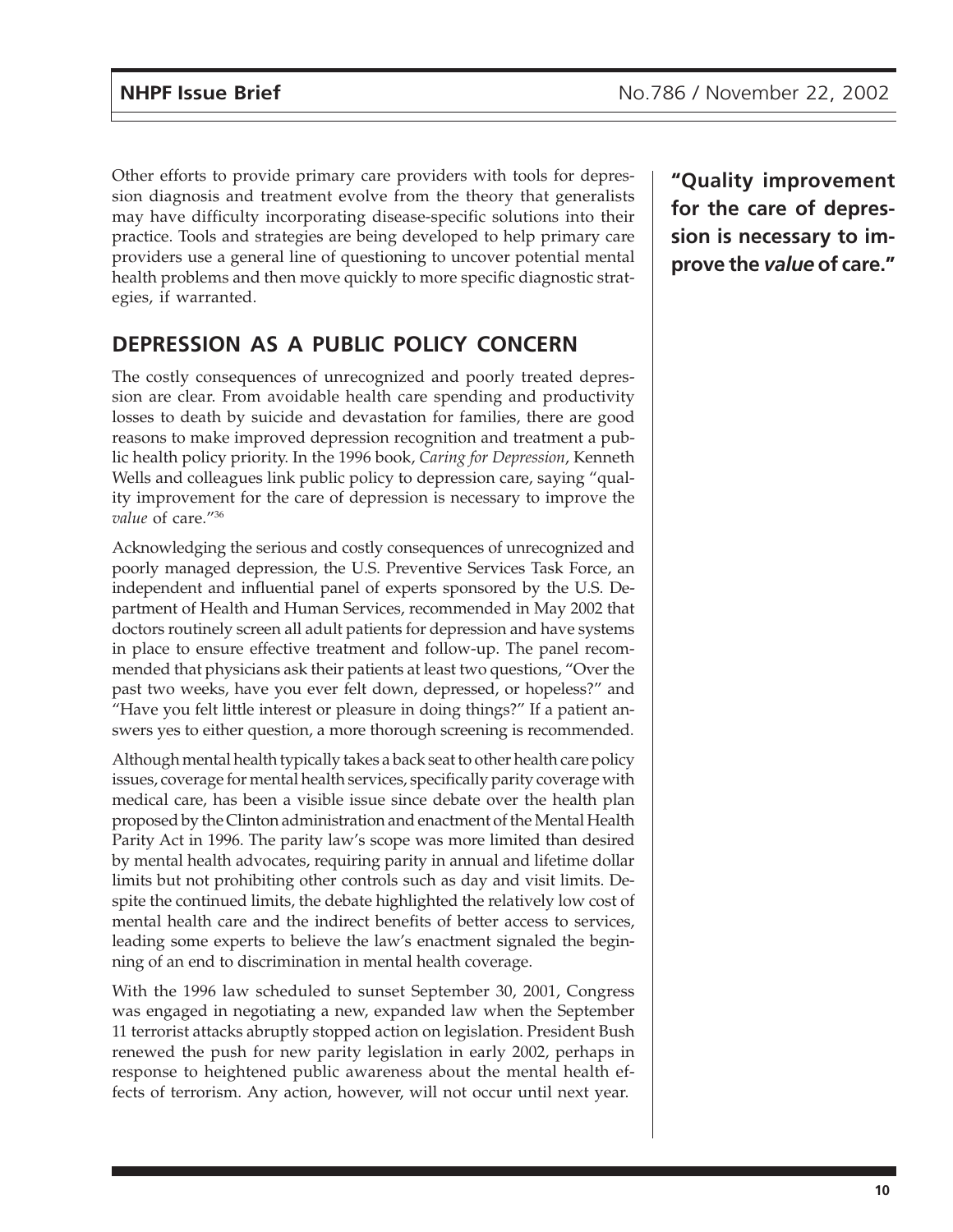In January 2001, the Federal Employee Health Benefit Plan, the largest employer-sponsored health benefits plan of its kind, began implementing parity for mental health and substance abuse benefits. President Clinton directed the Office of Personnel Management to incorporate the benefit in 1999 after several studies demonstrated parity could be achieved at a manageable cost when provided in a managed care setting.37 A thorough evaluation of the program is underway and results will be available in late 2003.

With the focus on parity, there has been less attention to other policies that could improve access to mental health care and create incentives for quality treatment. One obvious target is the growing number of uninsured and their lack of access to care. Another is the need for culturally and linguistically competent primary care and mental health professionals.

One area receiving strong attention is Medicare coverage for outpatient prescription drugs. Currently, almost three-quarters of Medicare beneficiaries have some outpatient drug benefits. But coverage from the two leading sources, employer retiree plans and Medicare+Choice plans, is eroding as a result of cost pressures.

Having prescription drug coverage influences whether Medicare beneficiaries fill their prescriptions and take their medications as directed. As prescription drugs are an integral part of depression treatment, it makes sense to expect that Medicare drug coverage would enhance access to treatment for many seniors. In addition, it is possible that quality of life and health outcomes would improve for older adults if recognition and management of depression were improved. Although there is strong bipartisan support for the addition of a prescription drug benefit to modernize Medicare, affordability of new coverage and partisan differences over how to structure the benefit have hampered the legislation's progress.

Policy areas that have received little attention are physician reimbursement and incentives for quality treatment. Wells and colleagues discuss two possible policy avenues for improving depression treatment. The first is the establishment of standard quality-of-care measures in order to identify high-quality providers; the second is a reimbursement scheme that rewards those providers.<sup>38</sup> New reimbursement schemes could also be used to encourage collaborative care models and other team approaches to depression treatment. The new treatment models may require increased spending. However, some current spending can be redistributed to reward quality, and improved treatment efficiency and cost avoidance might result in savings.

A scenario along the lines of that described by Wells is evolving in the area of diabetes care. The American Diabetes Association (ADA)/NCQA Diabetes Provider Recognition Program is a voluntary program for physicians and physician groups who provide care for people with diabetes. Under the program, developed by the ADA, NCQA, Centers for Medicare and Medicaid Services, Academy of Family Physicians, American

**Having prescription drug coverage influences whether Medicare beneficiaries fill their prescriptions and take their medications as directed.**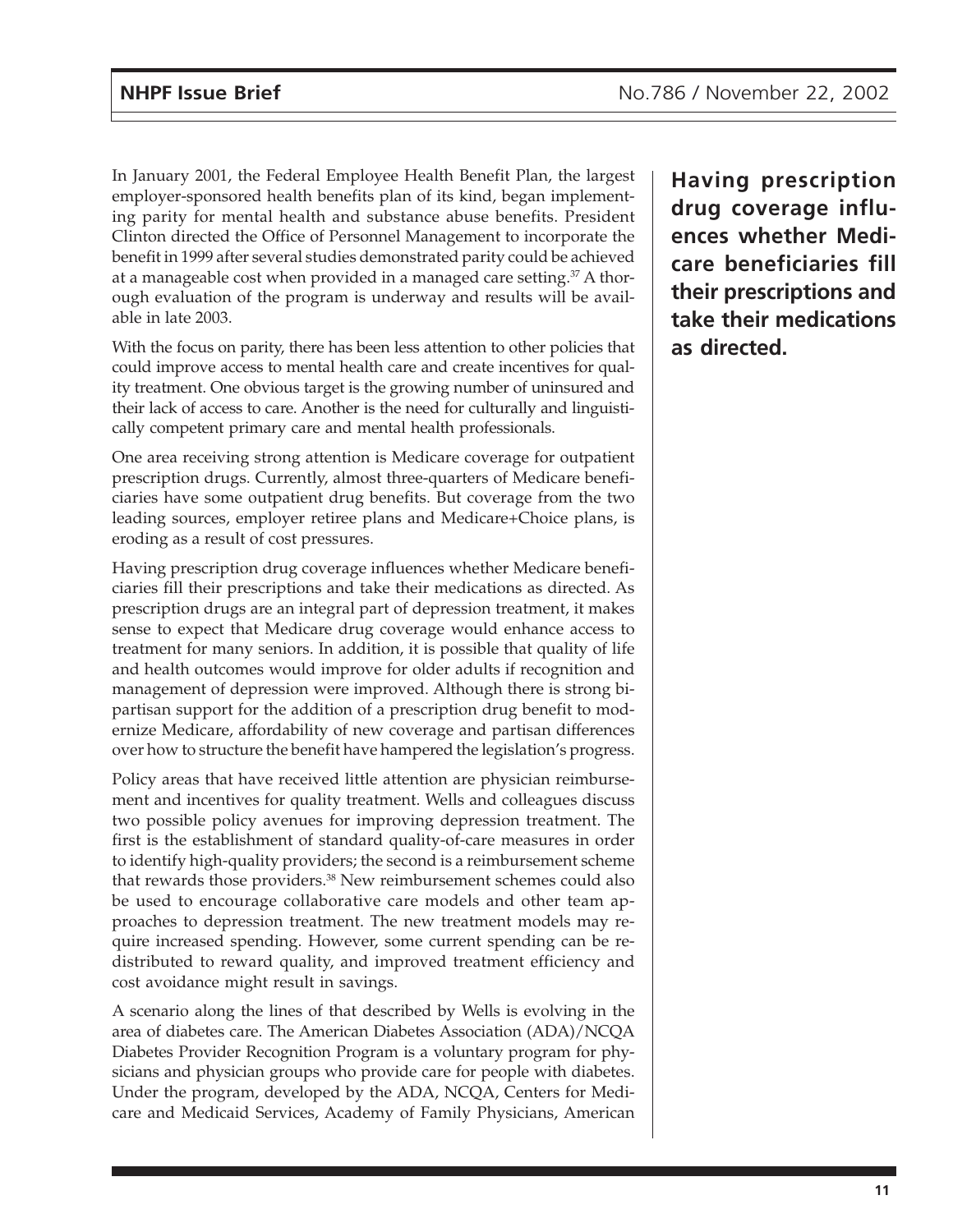College of Physicians, FACCT (Foundation for Accountability), and the Veterans Administration, physicians can receive recognition for providing quality diabetes care based on a set of key measures.<sup>39</sup> Several large health care purchasers are developing reimbursement schedules that link provider payment to this care quality designation.

In an environment of rising health care costs, it may be difficult to advocate for policies that would increase direct health care spending on depression treatment. On the other hand, there is a strong case for making a modest spending increase to avoid the significant health care expenditures related to untreated depression, not to mention the huge productivity and social costs. Approaches that address the complex nature of the problem, including improving provider knowledge about depression, increasing mental health coverage, encouraging treatment within a chronic illness model, and reducing inefficient and poorly managed care, may stand the best chance of improving access to treatment at an affordable cost.

### **ENDNOTES**

1. Christopher J. L. Murray and Alan D. Lopez, eds. *The Global Burden of Disease: A Comprehensive Assessment of Mortality and Disability from Diseases, Injuries, and Risk Factors in 1990 and Projected to 2020* (Cambridge, Mass.: Harvard University Press, 1996).

2. Mark Olfson, Steven C. Marcus, Benjamin Druss, Lynn Elinson, Terri Tanielian, and Harold Alan Pincus, "National Trends in the Outpatient Treatment of Depression," *Journal of the American Medical Association,* 287, no.2 (January 9, 2002): 203-209.

3. Margaret Strock, "Depression," NIH Publication No. 00-3561, National Institute of Mental Health, Bethesda, Md., 2000, 1; accessed October 4, 2002, at http:// www.nimh.nih.gov/publicat/depression.cfm.

4. U.S. Department of Health and Human Services (DHHS), *Mental Health: A Report of the Surgeon General* (Rockville, Md.: U.S. Department of Health and Human Services, 1999), 245.

5. "Major depression is manifested by a combination of symptoms that interfere with the ability to work, study, sleep, eat, and enjoy once pleasurable activities." "A less severe type of depression, dsythymia involves long-term, chronic symptoms that do not disable, but keep one from functioning well or from feeling good." Bipolar disorder, also called manicdepressive illness, is "not nearly as prevalent as the other forms of depressive disorders and is characterized by cycling mood changes: severe highs (mania) and lows (depression)." See National Institute of Mental Health, "Depression"; accessed August 25, 2002, at http:/ /www.nimh.gov/publicat/depression.cfm.

6. DHHS, *Mental Health*, 244.

7. National Institute of Mental Health, "Depression and Heart Disease"; accessed September 4, 2002, at http://www.mentalhealth.gov/publicat/depheart.cfm.

8. Amy K. Ferketich, Judith A. Schwartzbaum, David J. Frid, and Melvin L. Moeschberger, "Depression as an Antecedent to Heart Disease among Women and Men in the NHANES I Study," National Health and Nutrition Examination Survey, *Archives of Internal Medicine* 160, no. 9 (May 8, 2000): 1261-1268.

9. DHHS, *Mental Health*, 153.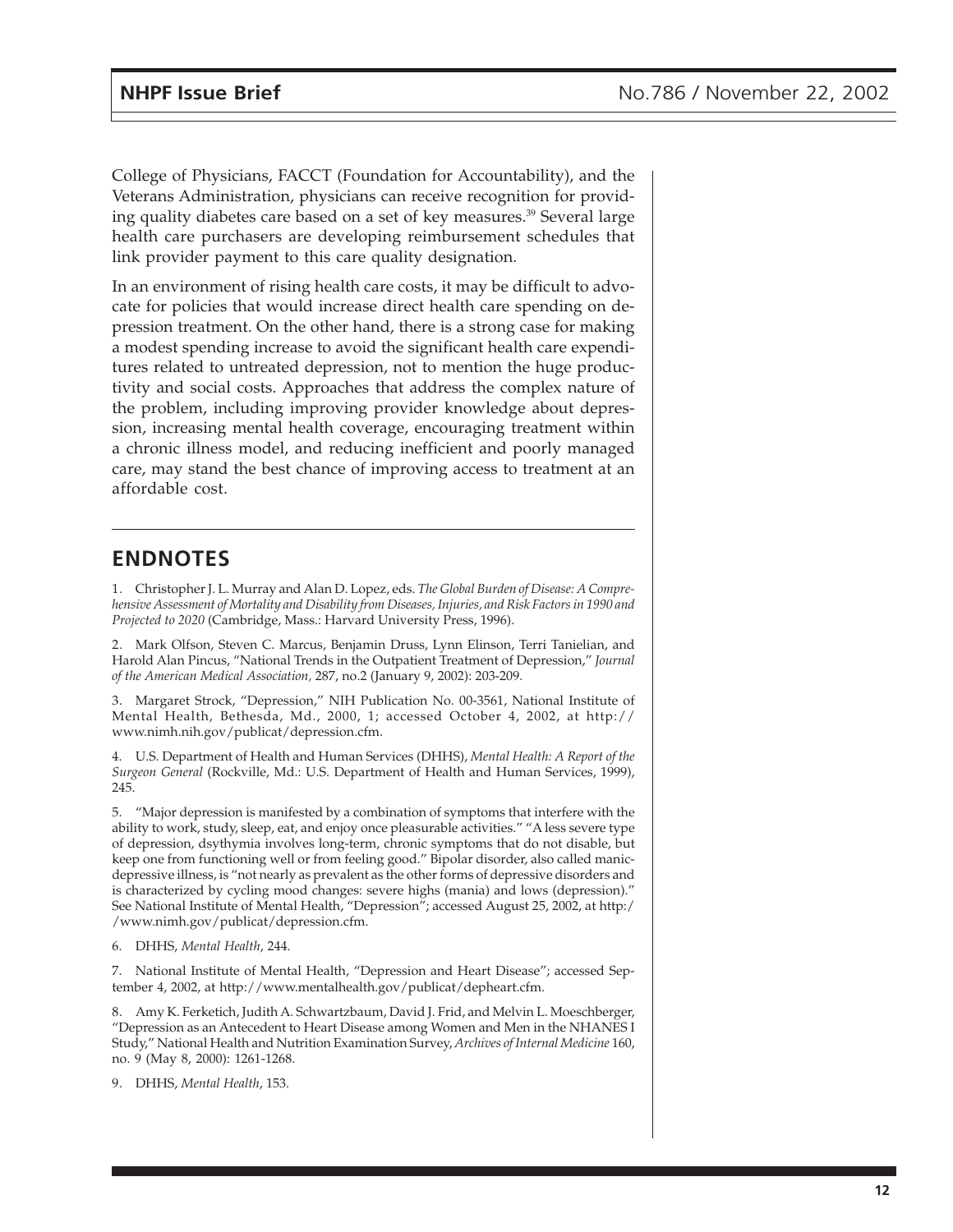10. Jim Johnson, Myra Weissman, and Gerald Klerman, "Service Utilization and Social Morbidity Associated with Depressive Symptoms in the Community," *Journal of the American Medical Association,* 267 (1992), no.11: 1478-1483; Michael Von Korff and Gregory E. Simon, "Disability and Depression among High Utilizers of Health Care," *Archives of General Psychiatry,* 49 (1992), no. 2: 91-100.

11. Ernst R. Berndt, Howard L. Bailit, Martin B. Keller, Jason C. Verner, and Stan Finkelstein, "Health Care Use and At-Work Productivity among Employees with Mental Disorders," *Health Affairs,* 19, no. 4 (July-August 2000): 244-256.

12. Thomas Croghan, Robert L. Obenchain, and William E. Crown, "What Does Treatment of Depression Really Cost?" *Health Affairs,* 17, no. 4 (July-August 1998): 198-208.

13. Washington Business Group on Health, "Depression Awareness, Recognition, and Treatment (D/ART) National Worksite Program," Washington Business Group on Health, Washington, D.C., 1995.

14. David Slakever, "Disability Management, Employee Health and Fringe Benefits, and Long Term Disability Claims for Mental Disorders: An Empirical Exploration," *Milbank Quarterly,* 78 (2000), no. 1: 78.

15. DHHS, *Mental Health*, 257.

16. DHHS, *Mental Health*, 257.

17. DHHS, *Mental Health*, 261.

18. Sandra M. Foote and Lynn Etheredge, "Increasing Use of New Prescription Drugs: A Case Study," *Health Affairs,* 19, no. 41 (July/August 2000): 165-170.

19. DHHS, *Mental Health*, 258.

20. R. A. Lawrenson, F. Tyrer, R. B. Newson, and R. D. T. Farmer, "The Treatment of Depression in UK General Practice: Selective Serotonin Reuptake Inhibitors and Tricyclic Antidepressants Compared," *Journal of Affective Disorders,* 59 (2000): 156.

21. Olfson et al., "National Trends."

22. Barents Group, LLC, "Factors Affecting the Growth of Prescription Drug Expenditures," National Institute for Health Care Management Research and Educational Foundation, Washington, D.C., July 9, 1999, 6.

23. Discussed during November 29, 2001, meeting of employers, pharmacy benefit managers, and behavioral health plans on linking pharmacy and mental health benefits, Washington Business Group on Health, Washington, D.C.

24. Thomas Croghan, "The Controversy of Increased Spending for Antidepressants," *Health Affairs,* 20, no. 2 (March/April 2001): 129-135.

25. Kenneth Wells Ronald Hays, Audrey Burnam, William Rogers, Sheldon Greenfield, John Ware Jr., "Detection of Depressive Disorder for Patients Receiving Prepaid or Fee-For-Service Care: Results from the Medical Outcomes Study," *Journal of the American Medical Association,* 262 (1989), no. 23: 3298-3302; DHHS, *Mental Health*, 245, 269.

26. D. A. Regier, R. M. A. Hirschfeld, and F. K. Goodwin, "The NIMH Depression Awareness, Recognition, and Treatment Program: Structure, Aims, and Scientific Basis," *Archives of General Psychiatry,* 46 (November 1989): 971-982.

27. The National Committee for Quality Assurance's Antidepressant Medication Management measure has three components: (*a*). Optimum Practitioner Contact—The percentage of eligible members who received at least three follow-up office visits with a PCP or mental health provider in the 12-week acute treatment phase after a diagnosis of depression and prescription of antidepressant medication. (*b*) Effective Acute Phase Treatment—The percentage of eligible members who received effective acute phase treatment after a new episode of depression. (*c*) Effective Continuation Phase Treatment—The percentage of members who received effective continuation phase treatment by remaining on antidepressant medication continuously in the six months after the initial diagnosis and treatment.